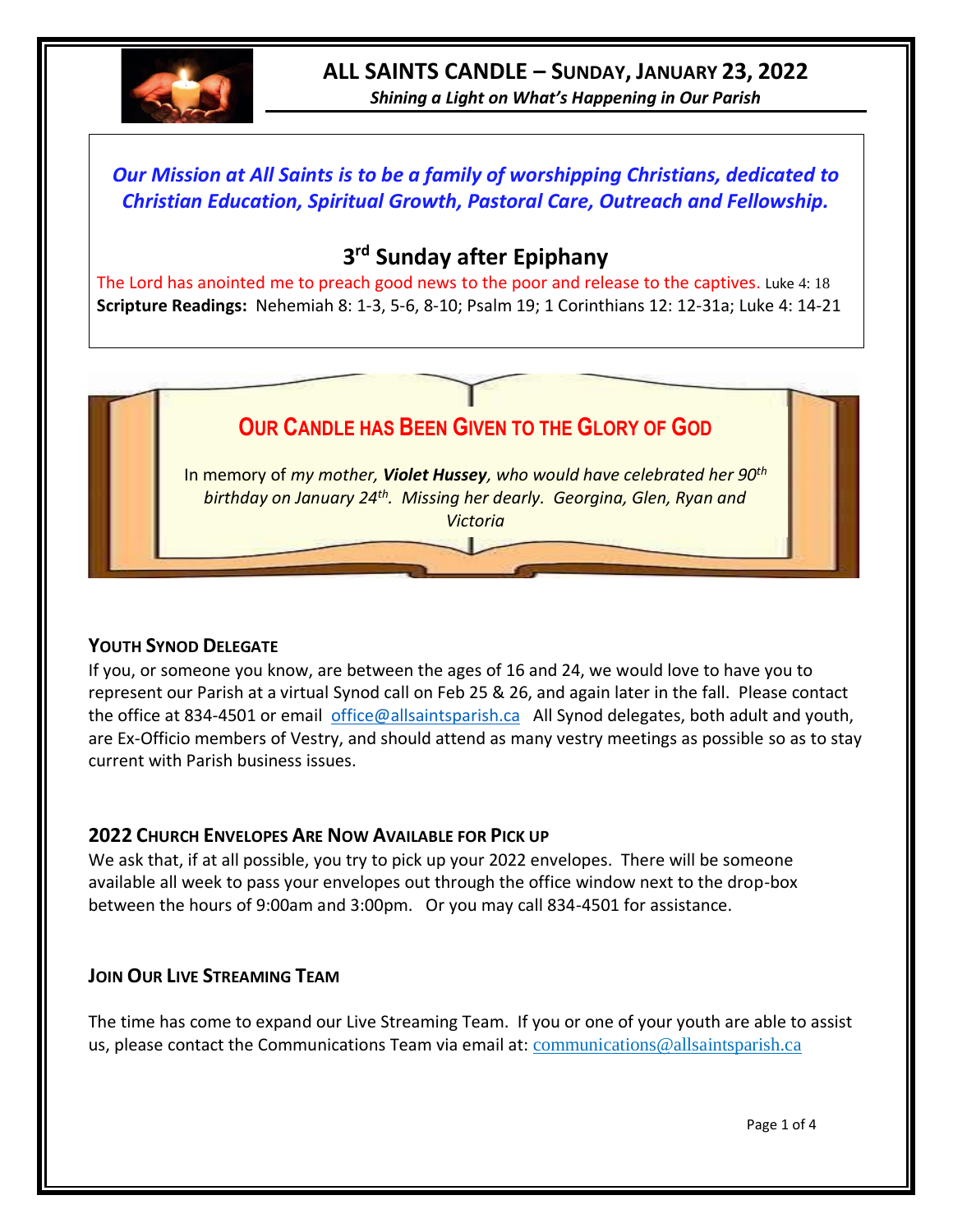

Our Parish has been receiving some great feedback with respect to our Live Streaming of Church services on FaceBook, and later archiving them on YouTube. This takes a degree of effort, and we have grown to the stage that we now need to expand beyond our current Team of two. If you feel you could help us with this *very rewarding ministry*, we would love to have you on our Team. It is not as complicated as one might think, so please do not be intimidated just because you

have never been involved in broadcasting before. Neither were we!!!!

#### **REVISED COVID UPDATE – JANUARY 17TH**

Please visit the Diocesan Facebook page [here](https://www.facebook.com/AnglicanEastNL) to read the latest January 17<sup>th</sup> update from Archdeacon Charlene. Also, effective January 4th, the Diocese has revised its "**[The New Has Come](https://anglicanenl.net/home/wp-content/uploads/2022/01/Guidelines-under-Modified-Level-4-January-4-2022.pdf)**" document which replaces all previous versions [\(click here](https://anglicanenl.net/home/wp-content/uploads/2022/01/Guidelines-under-Modified-Level-4-January-4-2022.pdf) to view). In it was announced there will be no formal gathering within a Church building. **This includes in-person gatherings such as Worship, Faith Formation and Study, Vestry Meetings, Committee Meetings, Sunday School, Youth Groups, and Fundraising Events, just to name a few. These gatherings may be provided for through on-line means as available and necessary.**

#### **The following are some summary key items, however, the document itself prevails:**

- Funerals, Baptisms and Weddings (necessary for pastoral reasons) may be provided with strict adherence to these guidelines
- Live Streaming is permitted utilizing minimum required personnel, and no congregation or spectators present
- Church offices are closed to the public, and may be accessed only for essential purposes
- Recognized businesses and organizations are permitted to use our property if they are authorized by CMOH and are fully compliant with regulations
- Church buildings are not permitted to be used for private social gatherings
- Home visitation should be avoided except for emergency or urgent pastoral consideration

#### **DO WE HAVE YOUR EMAIL ADDRESS?**



Now, more than ever, email is becoming one of the safest and quickest ways for our Parish to keep you informed. If we do not already have you email address on file, and you are not regularly receiving our bulletins and information updates, we would love for your to provide it to us. Please email it to [communications@allsaintsparish.ca,](mailto:communications@allsaintsparish.ca?subject=eMail%20Address%20Update) or simply [click here](http://allsaintsparish.ca/email_updates) to complete our online

email registration form.

# **ALL SAINTS TEA ROOM \*\*RE-OPENING DEFERRED UNTIL FURTHER NOTICE\*\***

We would like to thank all those who continued to attend and support our Tea Room Luncheon every Wednesday at noon. We certainly always looked forward to seeing you each week for some great food, fun, and fellowship.



*THE CANDLE – All Saints CBS – January 23, 2022* Page 2 of 4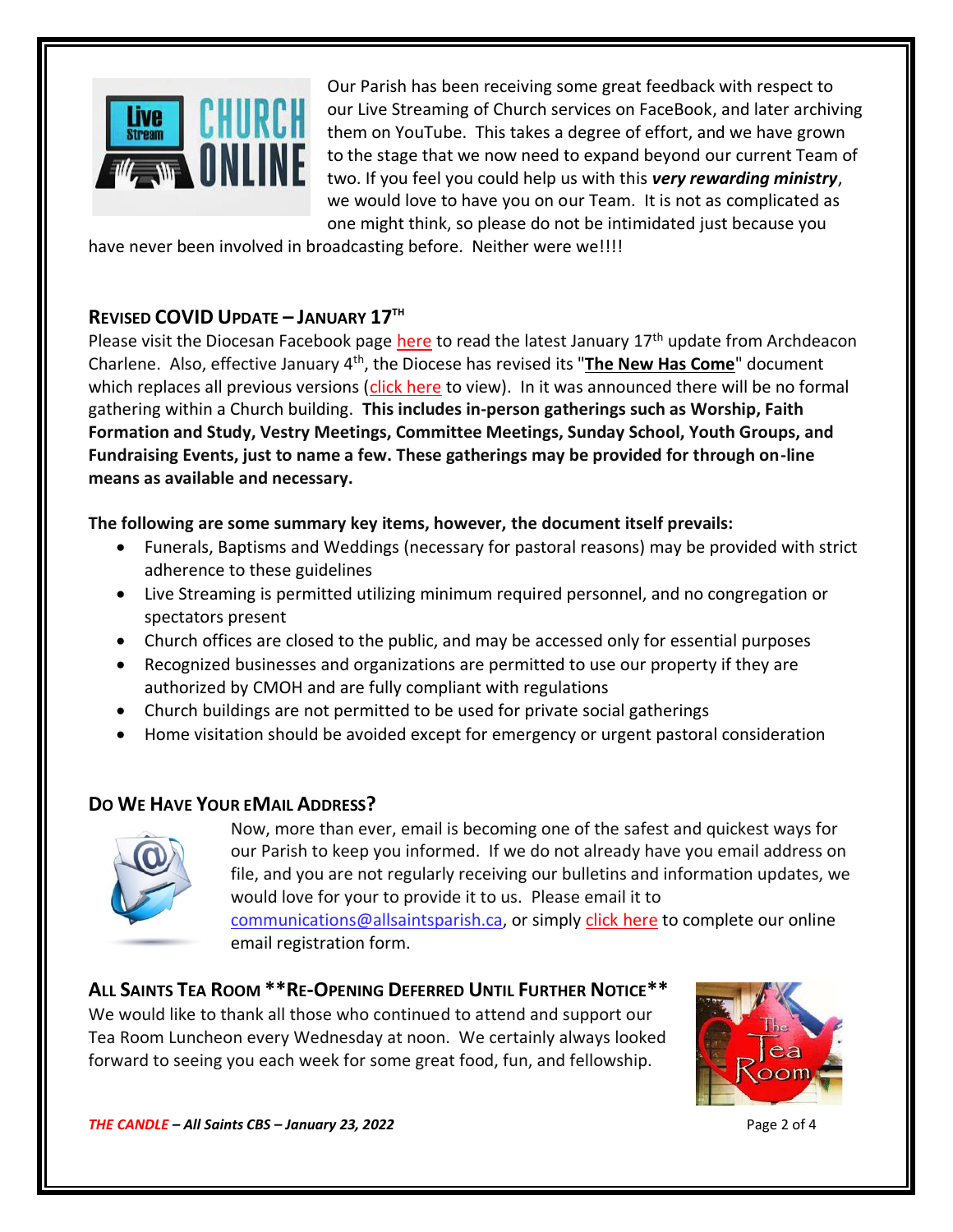Many thanks to Enid and her Team. *Please stay tuned for possible changes due to current COVID enhanced restrictions.*

#### **PARISH HALL IS NOW AVAILABLE FOR COMMERCIAL RENTALS ONLY**

At this time during the enhanced COVID restrictions, our Parish Hall is currently only available for commercial rentals to organizations that have been approved by the Provincial Government, and who have approved COVID safety guidelines.

**CHURCH OFFERTORY ENVELOPES –** We encourage you to continue to use our secure mail drop-slot, which is located at the top of the stairs, just to the left of the main entrance of our Parish Hall. You may also e-Transfer your offering via Interac simply by emailing it to

[donations@allsaintsparish.ca.](mailto:donations@allsaintsparish.ca) And of course, we always encourage you to consider signing up for our eGivings program which automatically



deposits your offering at whatever interval you choose and are comfortable with. Simply [click here](http://allsaintsparish.ca/egiving-online-information-form) to register, or go to our website and follow the eGiving notes. If you have [any](https://wfsites-to.websitecreatorprotool.com/870a5dd5.com/Admin/%7BSK_NODEID__22939341__SK%7D) questions, please email your Finance Team at [finance@allsaintsparish.ca,](mailto:finance@allsaintsparish.ca) or call our Office at 834-4501.

#### **SPONSORING 'THE CANDLE'**



We invite you to sponsor our weekly bulletin, **'***THE CANDLE***'**, and have it dedicated in memory of a loved one. Your personal tribute will be prominently posted on the Bible graphic located at the top of the front page, and your kind donation of \$25 would be greatly appreciated. Additionally,

you can honor a loved one by posting your favourite picture, along with a memorial verse, and your kind donation of \$50 for this full-page tribute is greatly appreciated. A paper copy of '*THE CANDLE*' is distributed at all Sunday services, and a digital copy is permanently archived on our Parish website at [allsaintsparish.ca](http://allsaintsparish.ca/thecandle.html)